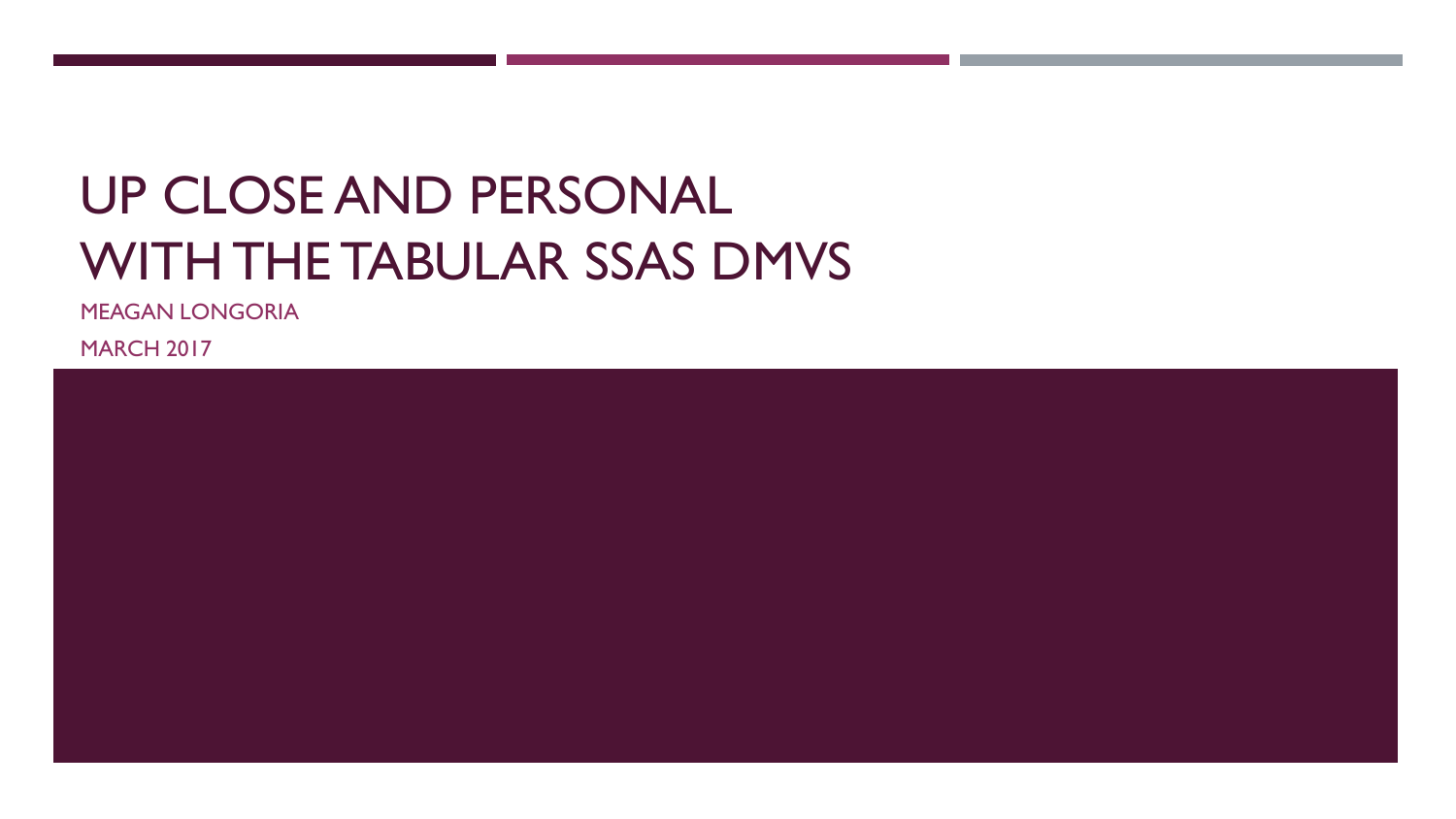# WHAT IS A DMV?

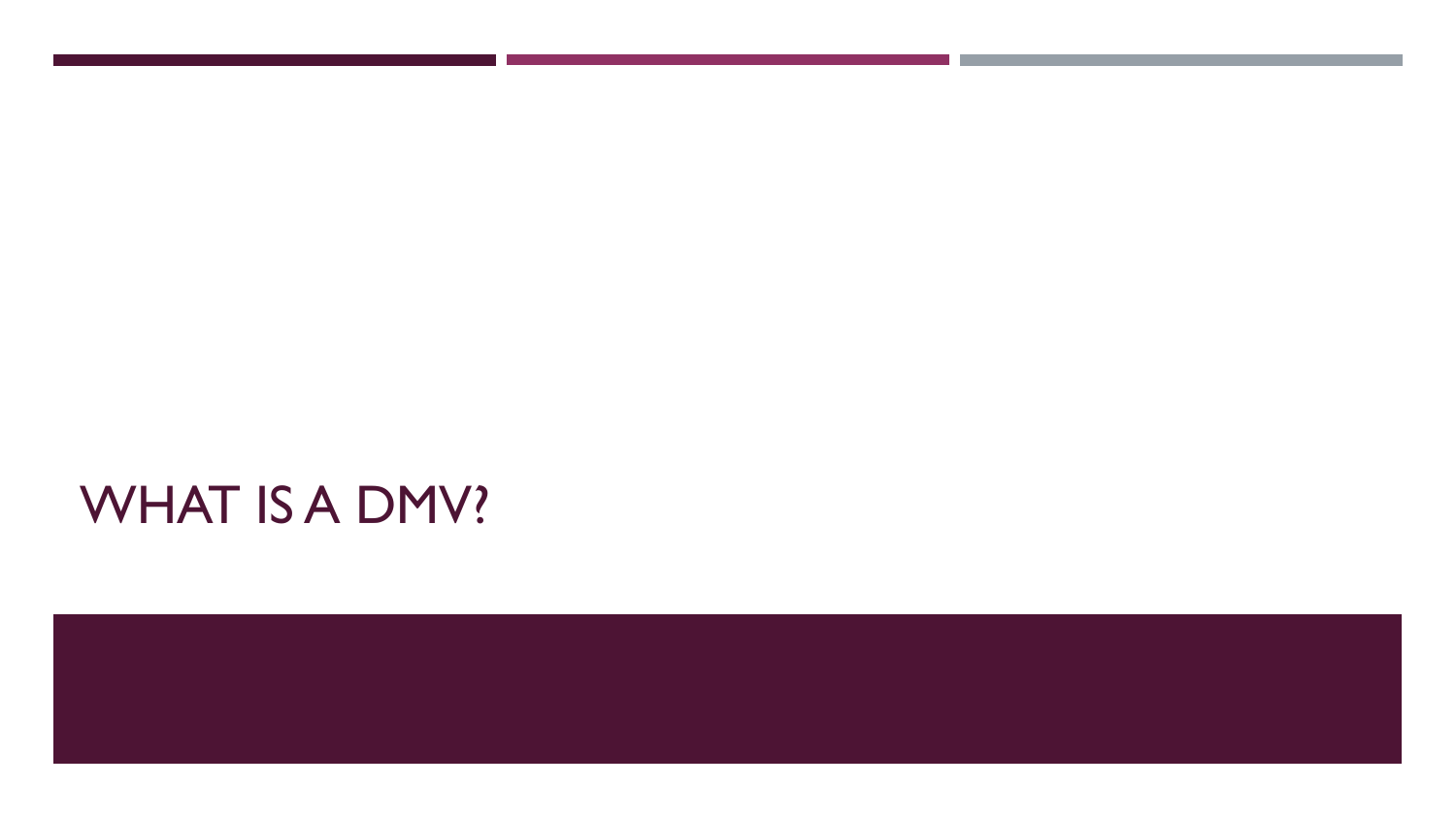## NOT THIS DMV THIS DMV



| 12 |                                      |  |
|----|--------------------------------------|--|
| 13 | select * from sys.dm os_windows_info |  |
| 14 |                                      |  |
|    |                                      |  |

| ٠                            |                                                        |     |                     |
|------------------------------|--------------------------------------------------------|-----|---------------------|
| Results <b>Fig.</b> Messages |                                                        |     |                     |
|                              | windows_release windows_service_pack_level windows_sku |     | os_language_version |
| 6.3                          |                                                        | 101 | 1033                |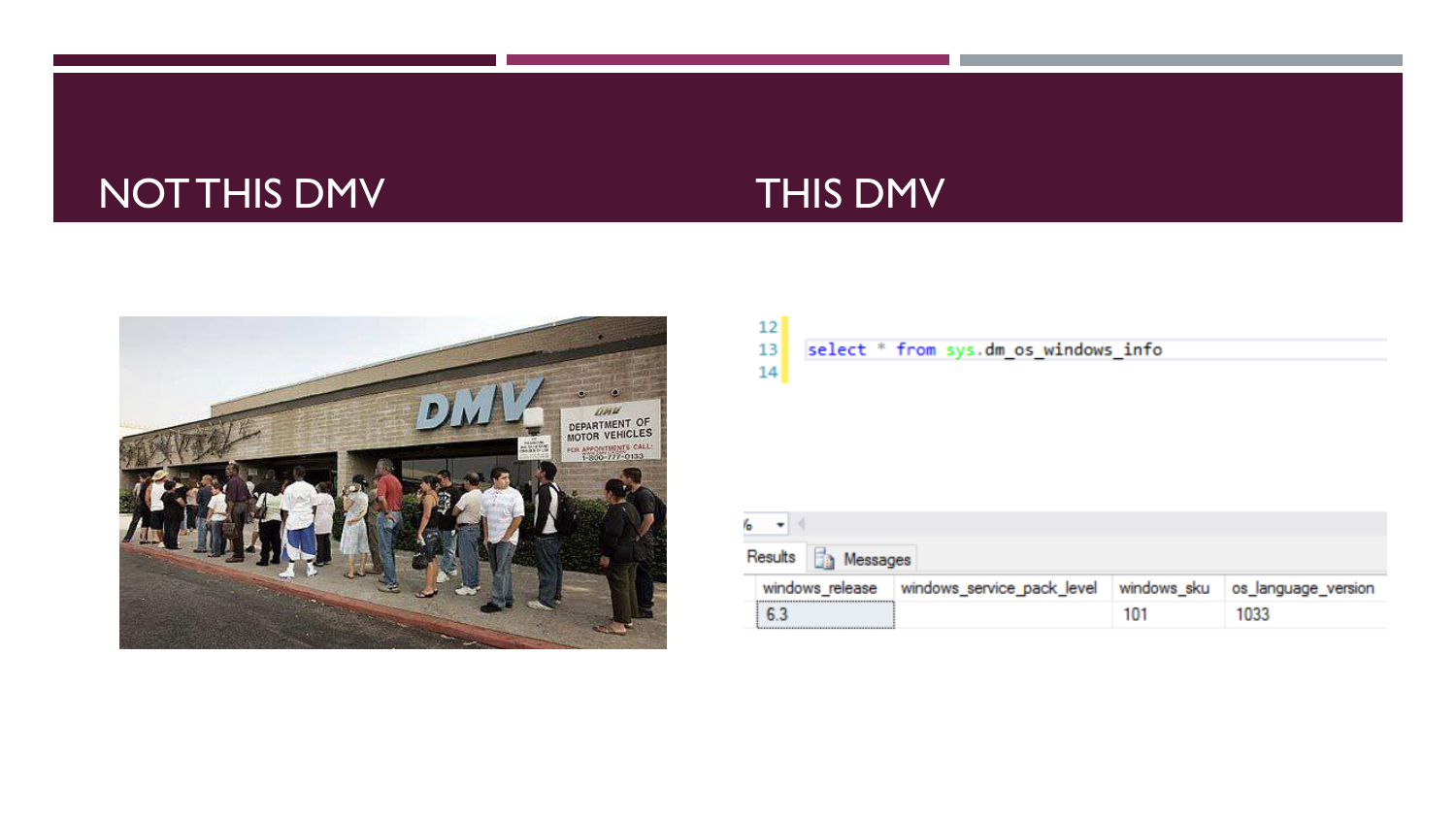### DYNAMIC MANAGEMENT VIEWS

- **DMV** queries return server and database state information used to monitor the health of a server instance, diagnose problems, and tune performance.
- Some of this data is not available through other means.
- **Things we can learn about an SSAS Tabular model from** DMVs:
	- **Database name**
	- **Compatibility level**
	- **Security roles and permissions**
	- **Tables**
	- Columns
	- **Measures**
	- **Relationships**
	- **Last Schema Update**
	- **Last Data Update**
	- **Much more!**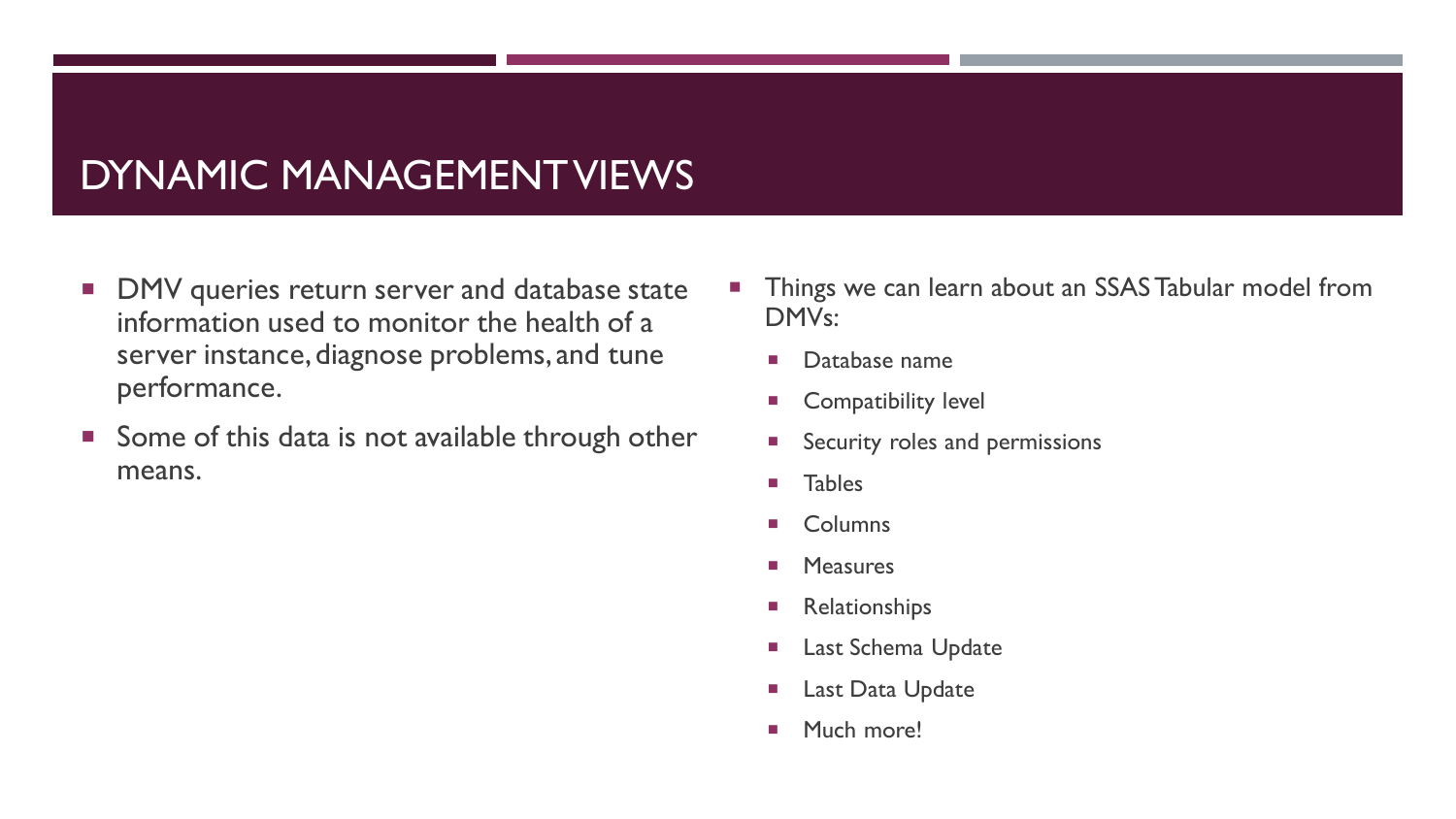## QUERYING DMVS – OLD SCHOOL

#### Relational DB

- Use T-SQL
- Views located in the sys schema
- Permissions: required
	- **SELECT** on the object
	- **NUMBER STATE**
	- **UIEW DATABASE STATE**

```
SELECT wait type, wait time ms FROM
sys.dm os wait stats;
```
#### Pre-2016 SSAS DB

Use DMX

JOIN, GROUP BY, LIKE, CAST, and CONVERT are not supported.

- Views located in the \$System schema
- Permissions: required
	- Administrator

SELECT \* FROM \$System.DISCOVER\_CALC\_DEPENDENCY WHERE OBJECT\_TYPE = 'ACTIVE\_RELATIONSHIP'

#### Or

Select \* from SYSTEMRESTRICTSCHEMA (\$System.Discover\_csdl\_metadata, [CATALOG\_NAME] = 'Adventure Works DW')

Use any tool that supports T-SQL queries (SSMS, SSRS, etc.) Use any tool that supports MDX or DMX queries (SSMS, SSRS, etc.)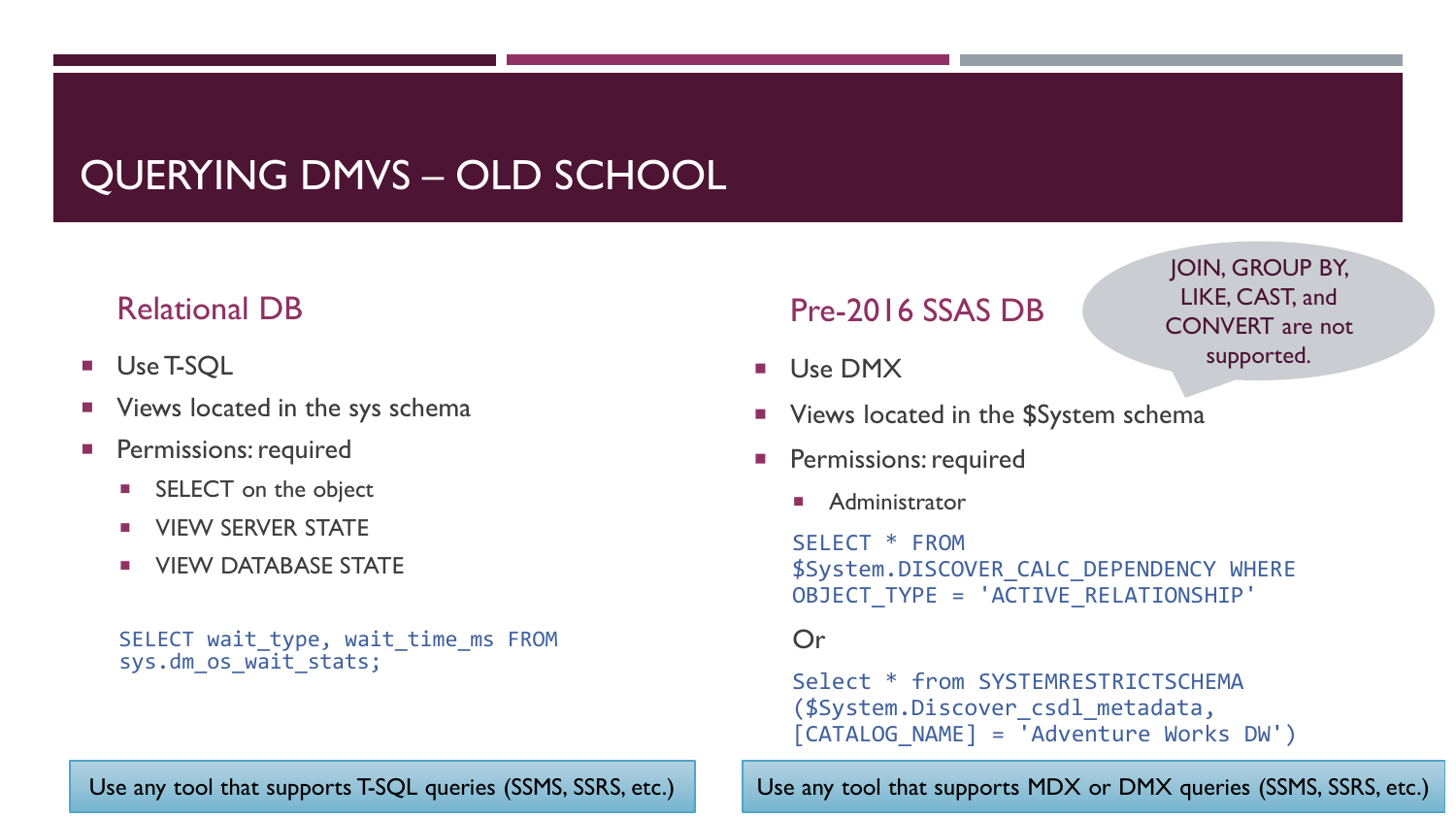#### DBSCHEMA AND DISCOVER DMVS (STILL WORK)

- **DBSCHEMA\_CATALOGS** list of databases
- **DBSCHEMA\_COLUMNS list of columns in the current database**
- **DBSCHEMA TABLES list of tables in the current database**
- DISCOVER CALC DEPENDENCIES list of the columns and tables used in a model that have dependencies on other columns and tables
- DISCOVER\_COMMANDS provides resource usage and activity information about currently executing command
- **DISCOVER SESSIONS reports on active sessions, including session user and duration**
- **DISCOVER INSTANCES describes instances on the server**

\*\*This is not the full list. Please see: <https://msdn.microsoft.com/en-us/library/hh230820.aspx>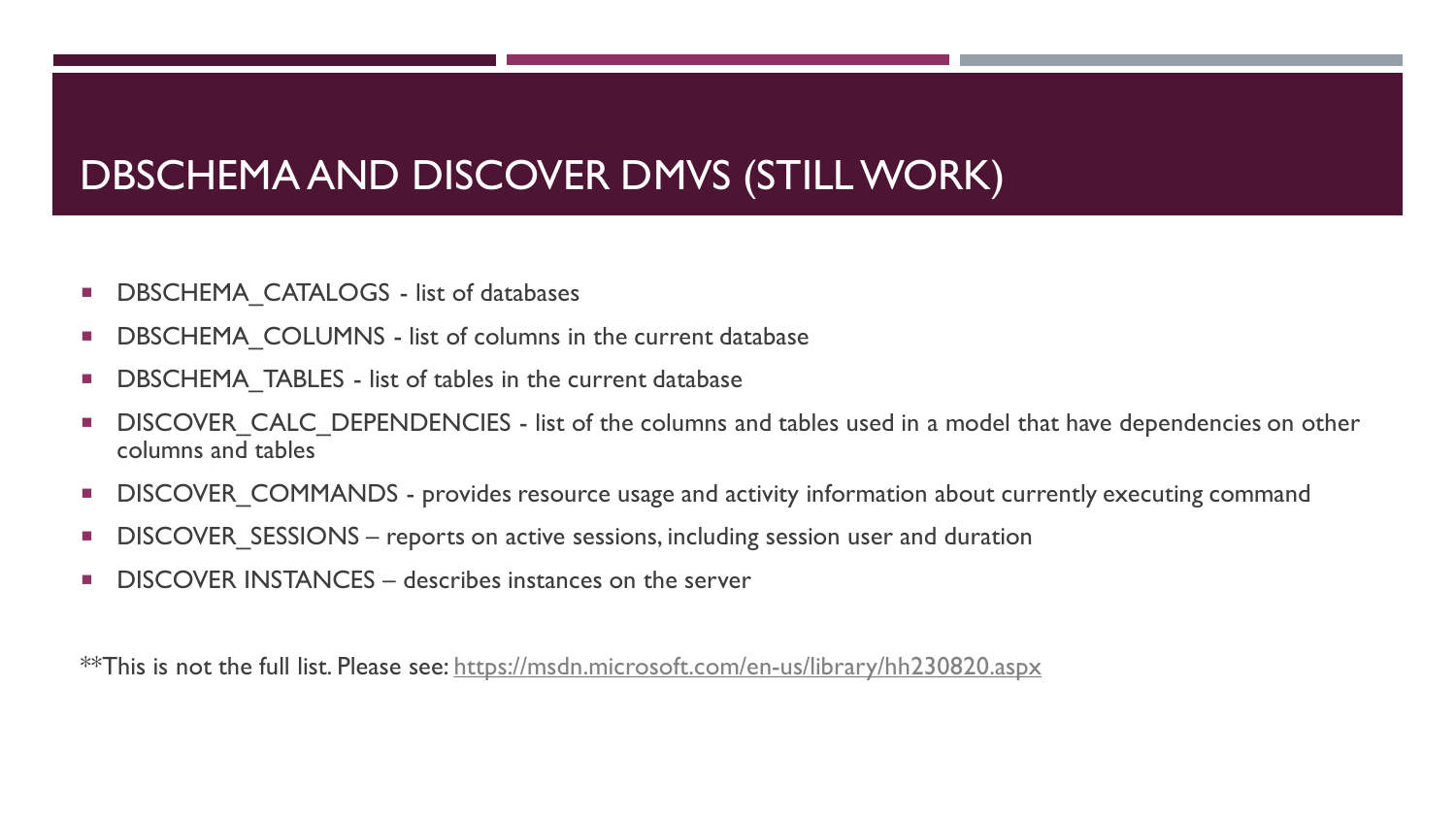## MDSCHEMA DMVS (ORIGINALLY FOR SSAS MD)

- MDSCHEMA\_CUBES
- **NDSCHEMA\_DIMENSIONS**
- **NDSCHEMA\_HIERARCHIES**
- **MDSCHEMA\_INPUT\_DATASOURCES (Doesn't work for Tabular)**
- **MDSCHEMA KPIS (Not useful for Level 1200+ Tabular)**
- **MDSCHEMA\_MEASUREGROUP\_DIMENSIONS (Not useful for Level 1200+ Tabular)**
- **MDSCHEMA\_MEASUREGROUPS (Not useful for Level 1200+ Tabular)**
- **NDSCHEMA\_MEASURES**
- **NDSCHEMA\_MEMBERS**
- **MDSCHEMA\_PROPERTIES (Only useful for level 1200+ Tabular if querying with MDX)**
- **MDSCHEMA SETS (Doesn't work for Tabular)**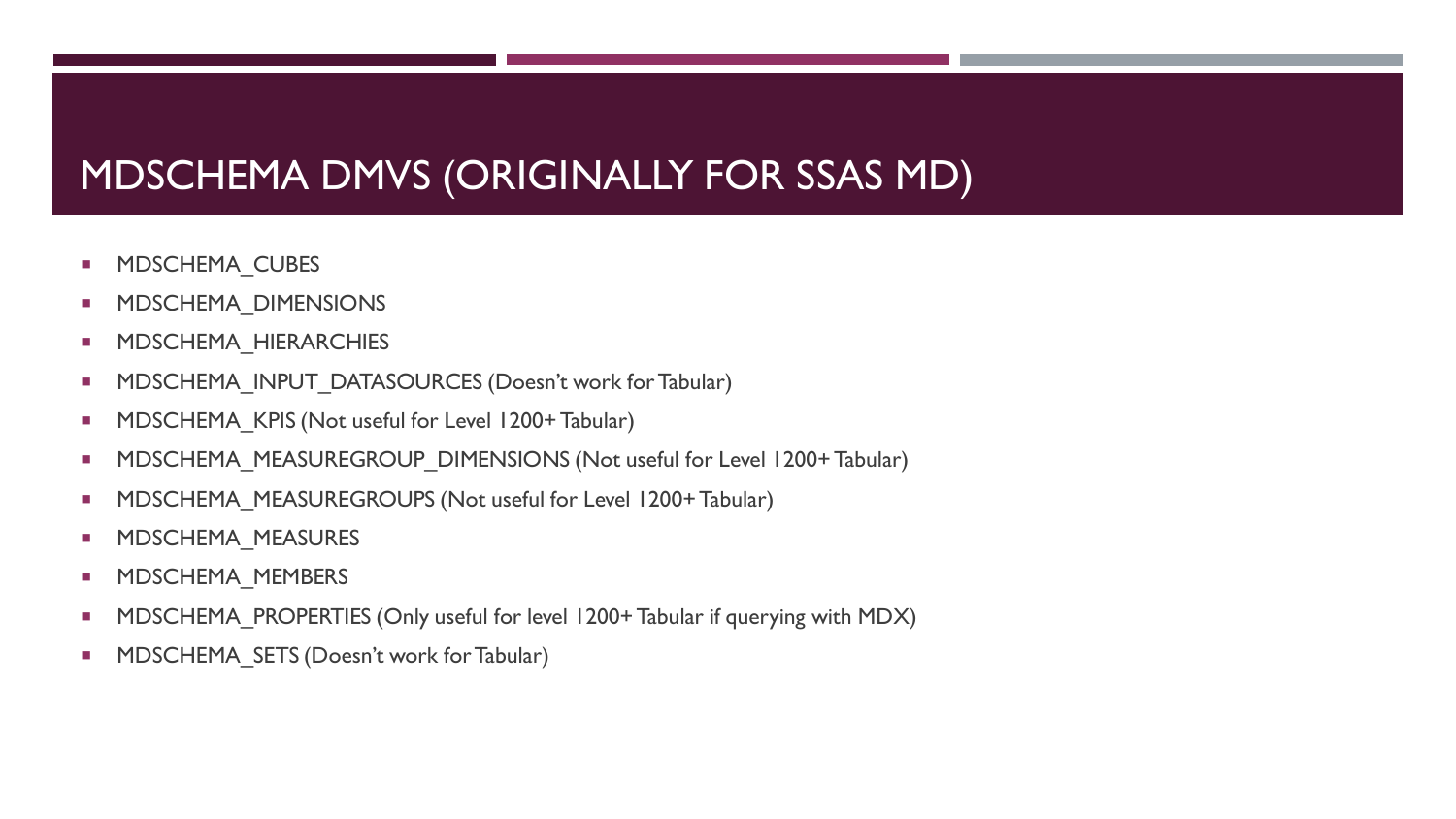### DOCUMENTING YOUR SSAS MD MODEL

- You can use the MDSCHEMA DMVs to create a bus matrix and star schema
- [Learn how from Alex Whittles: https://www.purplefrogsystems.com/blog/2010/09/olap-cube](https://www.purplefrogsystems.com/blog/2010/09/olap-cube-documentation-in-ssrs-part-1/)documentation-in-ssrs-part-1/



| <b>Dimensions/Measure BUS Matrix</b> |                                     |                       | No Relationship            |                           |                        | Relationship   |                        |                       |              | <b>Many to Many</b>  |                      |                      |  |
|--------------------------------------|-------------------------------------|-----------------------|----------------------------|---------------------------|------------------------|----------------|------------------------|-----------------------|--------------|----------------------|----------------------|----------------------|--|
| <b>Dimension</b>                     |                                     | <b>Exchange Rates</b> | <b>Financial Reporting</b> | <b>Internet Customers</b> | <b>Internet Orders</b> | Internet Sales | <b>Reseller Orders</b> | <b>Reseller Sales</b> | Sales Orders | <b>Sales Reasons</b> | <b>Sales Summary</b> | <b>Sales Targets</b> |  |
| Account                              | Account                             |                       | ×                          |                           |                        |                |                        |                       |              |                      |                      |                      |  |
| Customer                             | Customer                            |                       |                            | $\mathbf x$               | x                      | x              |                        |                       |              |                      |                      |                      |  |
| Date                                 | Date                                | x                     | $\bf x$                    | $\mathbf x$               | x                      | $\bf x$        | x                      | $\mathbf x$           | x            |                      | $\mathbf x$          | x                    |  |
|                                      | <b>Delivery Date</b>                |                       |                            | $\mathbf x$               | x                      | ×              | $\mathbf x$            | x                     | $\mathbf x$  |                      | $\mathbf x$          |                      |  |
|                                      | <b>Ship Date</b>                    |                       |                            | $\mathbf x$               | $\mathbf x$            | $\mathbf x$    | $\bf x$                | $\mathbf x$           | x            |                      | $\mathbf x$          |                      |  |
| Department                           | <b>Department</b>                   |                       | $\bf x$                    |                           |                        |                |                        |                       |              |                      |                      |                      |  |
| <b>Destination Currency</b>          | <b>Destination Currency</b>         | x                     | x                          |                           |                        | м.             |                        | M.                    |              |                      | M.                   |                      |  |
| Employee                             | <b>Employee</b>                     |                       |                            |                           |                        |                | $\mathbf x$            | $\mathbf{x}$          |              |                      |                      | x                    |  |
| Geography                            | Geography                           |                       |                            |                           |                        |                | $\mathbf x$            | x                     |              |                      |                      |                      |  |
| <b>Internet Sales Order Details</b>  | <b>Internet Sales Order Details</b> |                       |                            | x                         | x                      | $\mathbf x$    |                        |                       |              | $\mathbf x$          |                      |                      |  |
| Organization                         | Organization                        |                       | $\bf x$                    |                           |                        |                |                        |                       |              |                      |                      |                      |  |
| Product                              | Product                             |                       |                            | x                         | x                      | x              | x                      | x                     | x            |                      | $\mathbf x$          |                      |  |
| Promotion                            | Promotion                           |                       |                            | $\mathbf x$               | $\mathbf{x}$           | x              | $\mathbf x$            | $\mathbf x$           | x            |                      | $\mathbf{x}$         |                      |  |
| Reseller                             | Reseller                            |                       |                            |                           |                        |                | $\mathbf x$            | x                     |              |                      |                      |                      |  |
| <b>Reseller Sales Order Details</b>  | <b>Reseller Sales Order Details</b> |                       |                            |                           |                        |                | $\mathbf x$            | $\mathbf x$           |              |                      |                      |                      |  |
| <b>Sales Channel</b>                 | <b>Sales Channel</b>                |                       |                            |                           |                        |                |                        |                       | $\mathbf{x}$ |                      | X                    |                      |  |
| <b>Sales Reason</b>                  | <b>Sales Reason</b>                 |                       |                            |                           | ×                      | м.             |                        |                       |              | $\mathbf x$          |                      |                      |  |
| Sales Summary Order Details          | Sales Summary Order Details         |                       |                            |                           |                        |                |                        |                       | x            |                      | $\mathbf x$          |                      |  |
| <b>Sales Territory</b>               | <b>Sales Territory</b>              |                       |                            | $\mathbf{x}$              | x                      | x              | x                      | x                     | x            |                      | x                    | $\mathbf{x}$         |  |
| Scenario                             | Scenario                            |                       | $\mathbf x$                |                           |                        |                |                        |                       |              |                      |                      |                      |  |
| <b>Source Currency</b>               | <b>Source Currency</b>              |                       |                            | x                         | x                      | x              | x                      | x                     | x            |                      | $\mathbf x$          |                      |  |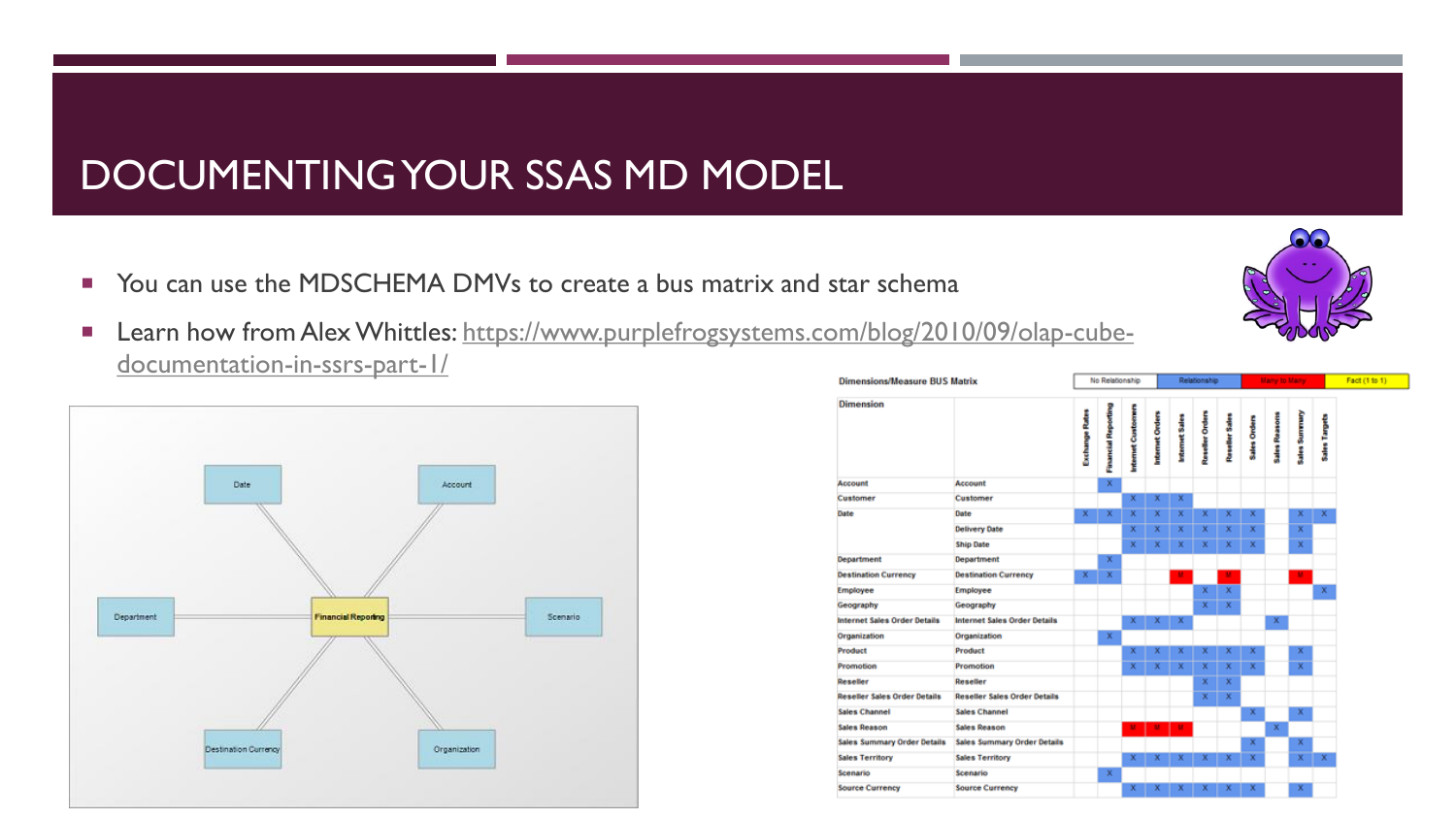#### CHANGES WITH SSAS 2016

XMLA TMSL

|    |        | $\mathbb{X}$ MLAQuery1.xmla-WORK\mlongoria) $\div \mathbb{X}$ SQLQuery2.sql - shhardware.com (73))*<br>iery1.mdx --WORK\mlongoria)*     |  |
|----|--------|-----------------------------------------------------------------------------------------------------------------------------------------|--|
|    |        | B <create xmlns="http://schemas.microsoft.com/analysisservices/2003/engine"></create>                                                   |  |
| 2  | E      | <objectdefinition></objectdefinition>                                                                                                   |  |
| з  | Ė      | http://schemas.microsoft.com/analysisservices/2003/engine<br><Database xmlns:xsd="http://www.w3.org/2001<br>CTRL + click to follow link |  |
| 4  |        | <id>AdventureWorksTab</id>                                                                                                              |  |
| 5  |        | <name>AdventureWorksTab</name>                                                                                                          |  |
| 6  | E      | <annotations></annotations>                                                                                                             |  |
| 7  | E      | <annotation></annotation>                                                                                                               |  |
| 8  |        | <name>ClientCompatibilityLevel</name>                                                                                                   |  |
| 9  |        | <value>300</value>                                                                                                                      |  |
| .0 |        |                                                                                                                                         |  |
| 1  |        |                                                                                                                                         |  |
| .2 |        | <dd1200:compatibilitylevel>1103</dd1200:compatibilitylevel>                                                                             |  |
| з  |        | <dd1200_200:storageengineused>InMemory</dd1200_200:storageengineused>                                                                   |  |
| 4  |        | <language>1033</language>                                                                                                               |  |
| .5 | $\Box$ | <datasourceimpersonationinfo></datasourceimpersonationinfo>                                                                             |  |
| .6 |        | <impersonationmode>Default</impersonationmode>                                                                                          |  |
| .7 |        |                                                                                                                                         |  |
| .8 | E      | <dimensions></dimensions>                                                                                                               |  |
| 9. | E      | <dimension></dimension>                                                                                                                 |  |
| 10 |        | <id>Currency_dd3bc081-2c2c-4980-a725-5c481e0f6354</id>                                                                                  |  |
| !1 |        | <name>Currency</name>                                                                                                                   |  |
| 12 | E      | <annotations></annotations>                                                                                                             |  |
| 13 | E      | <annotation></annotation>                                                                                                               |  |
| 14 |        | <name>IsQueryEditorUsed</name>                                                                                                          |  |
| 15 |        | <value>False</value>                                                                                                                    |  |
| 16 |        |                                                                                                                                         |  |
| 17 | $\Box$ | <annotation></annotation>                                                                                                               |  |

|                | XMLAQuery2.xmla-WORK\mlongoria) + X<br>Query1.xmla-WORK\mlongoria)<br>SQLQuery2.sql - shhardware.com (73))* |
|----------------|-------------------------------------------------------------------------------------------------------------|
| 1              |                                                                                                             |
| $\overline{2}$ | "create": $\{$                                                                                              |
| 3              | "database": {                                                                                               |
| 4              | "name": "WWITabular",                                                                                       |
| 5              | "compatibilityLevel": 1200,                                                                                 |
| 6              | "model": $\{$                                                                                               |
| 7              | "culture": "en-US",                                                                                         |
| 8              | "dataSources": [                                                                                            |
| 9              |                                                                                                             |
| 10             | "name": "SqlServer .SQL2016 WideWorldImportersDW",                                                          |
| 11             | "connectionString": "Provider=SQLNCLI11;Integrated Security=SSPI;Persist Security Info=fals                 |
| 12             | "impersonationMode": "impersonateAccount",                                                                  |
| 13             | "account": "mlongoria",                                                                                     |
| 14             | "annotations": [                                                                                            |
| 15             |                                                                                                             |
| 16             | "name": "ConnectionEditUISource",                                                                           |
| 17             | "value": "SqlServer"                                                                                        |
| 18             |                                                                                                             |
| 19             |                                                                                                             |
| 20             |                                                                                                             |
| 21             | Jэ                                                                                                          |
| 22             | "tables": [                                                                                                 |
| 23             |                                                                                                             |
| 24             | "name": "City",                                                                                             |
| 25             | "columns": [                                                                                                |
| 26             |                                                                                                             |
| 27             | "name": "City Key",                                                                                         |
| 28             | "dataType": "int64",                                                                                        |
| 29             | "isHidden": true,                                                                                           |
| 30             | "sourceColumn": "City Key",                                                                                 |
| 31             | "sourceProviderType": "Integer"                                                                             |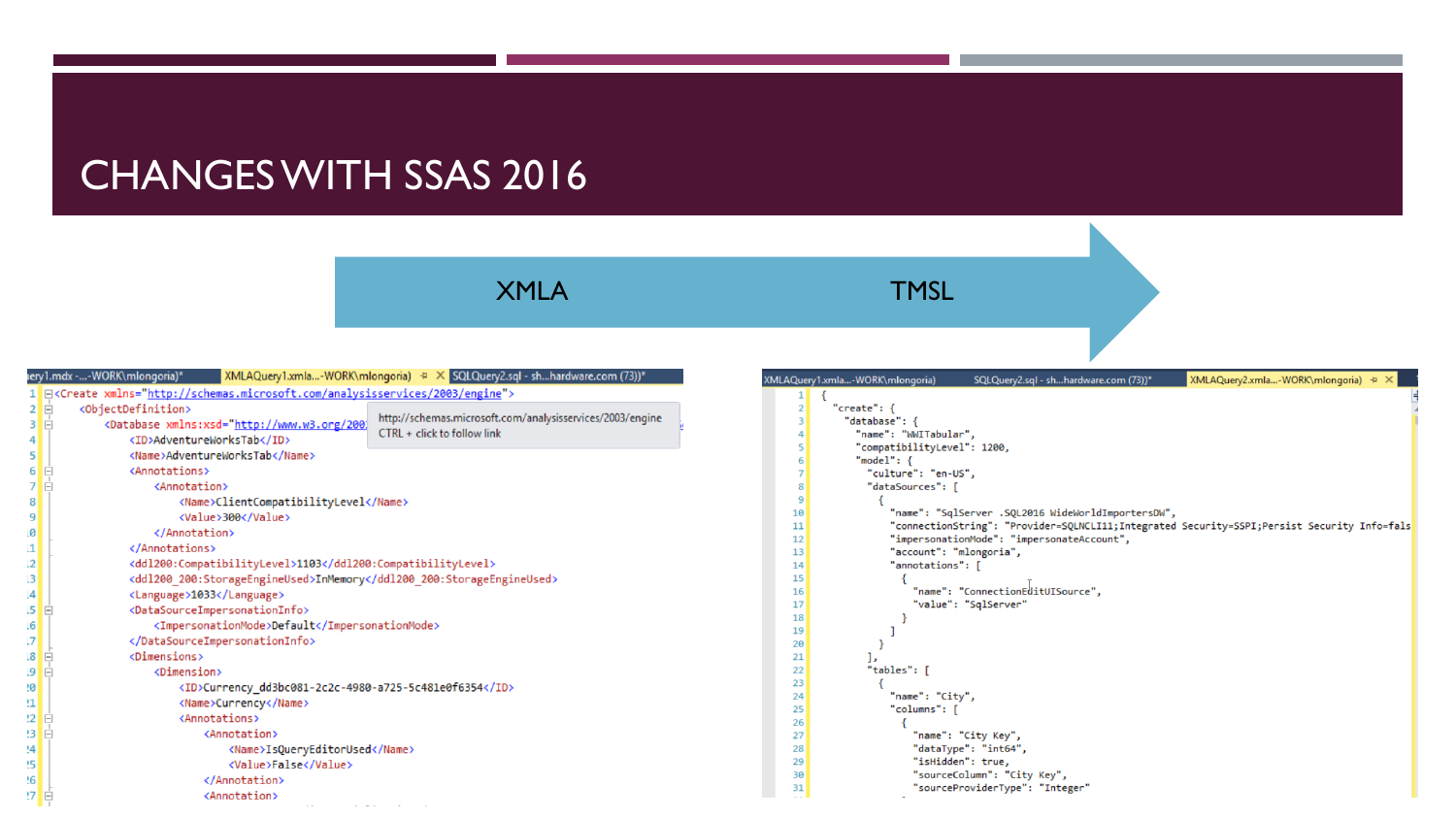## TMSCHEMA DMVS

- **The good news:** 
	- 36 new DMVs
	- Find them with this query:

#### Select \* from \$SYSTEM.DBSCHEMA\_TABLES where table\_type = 'Schema'

- See my gist: <https://gist.github.com/mlongoria/a9a0bff0f51a5e9c200b9c8b378d79da>
- **TMSCHEMA DMVs work for Power BI models, too!**
- DAX Studio has good intellisense, better query experience
- $\blacksquare$  The bad news:
	- They aren't documented anywhere on MSDN of Microsoft Docs

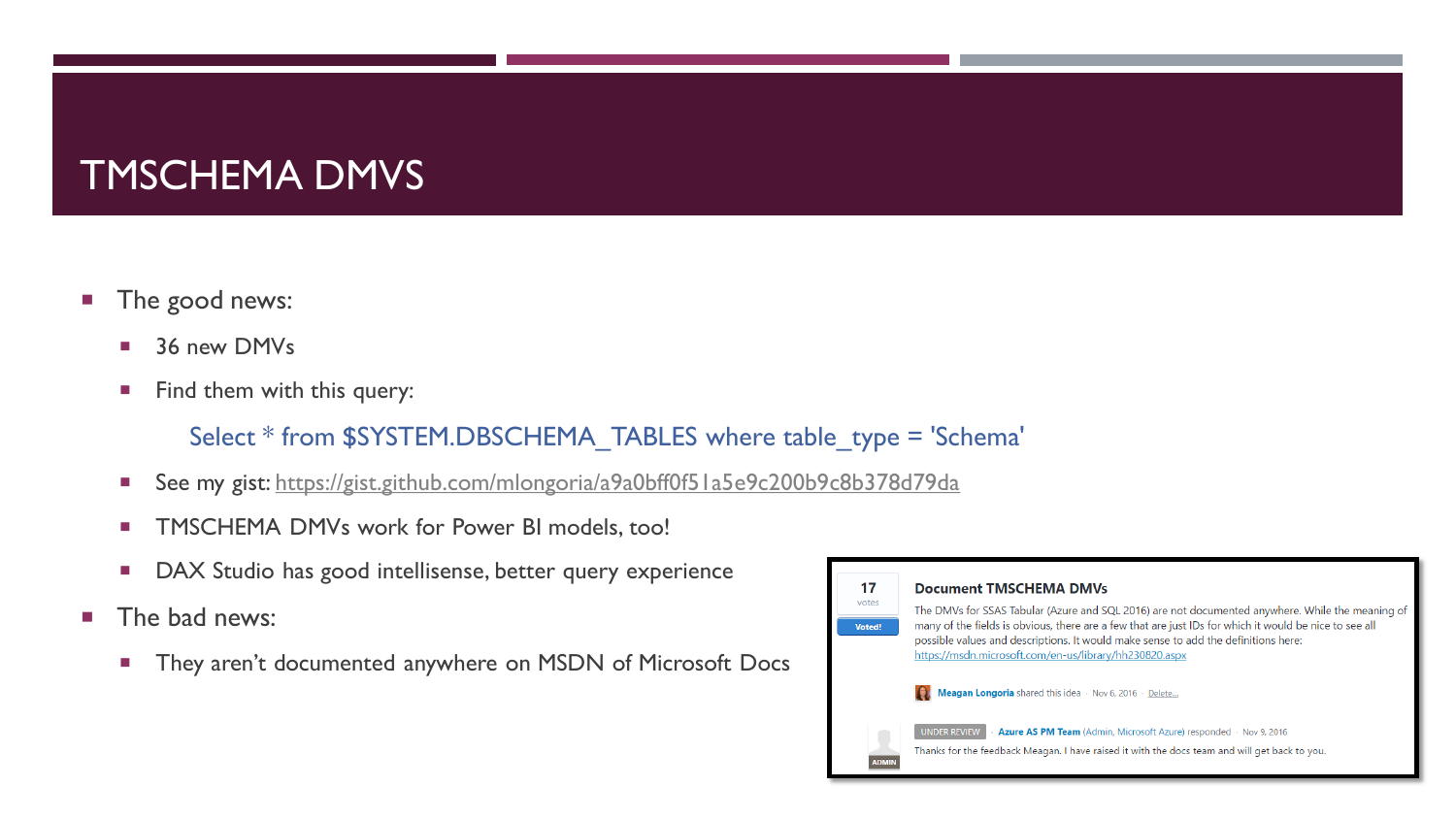

# THE TABULAR MODEL DOCUMENTER

FOR SSAS TABULAR 1200+ AND POWER BI

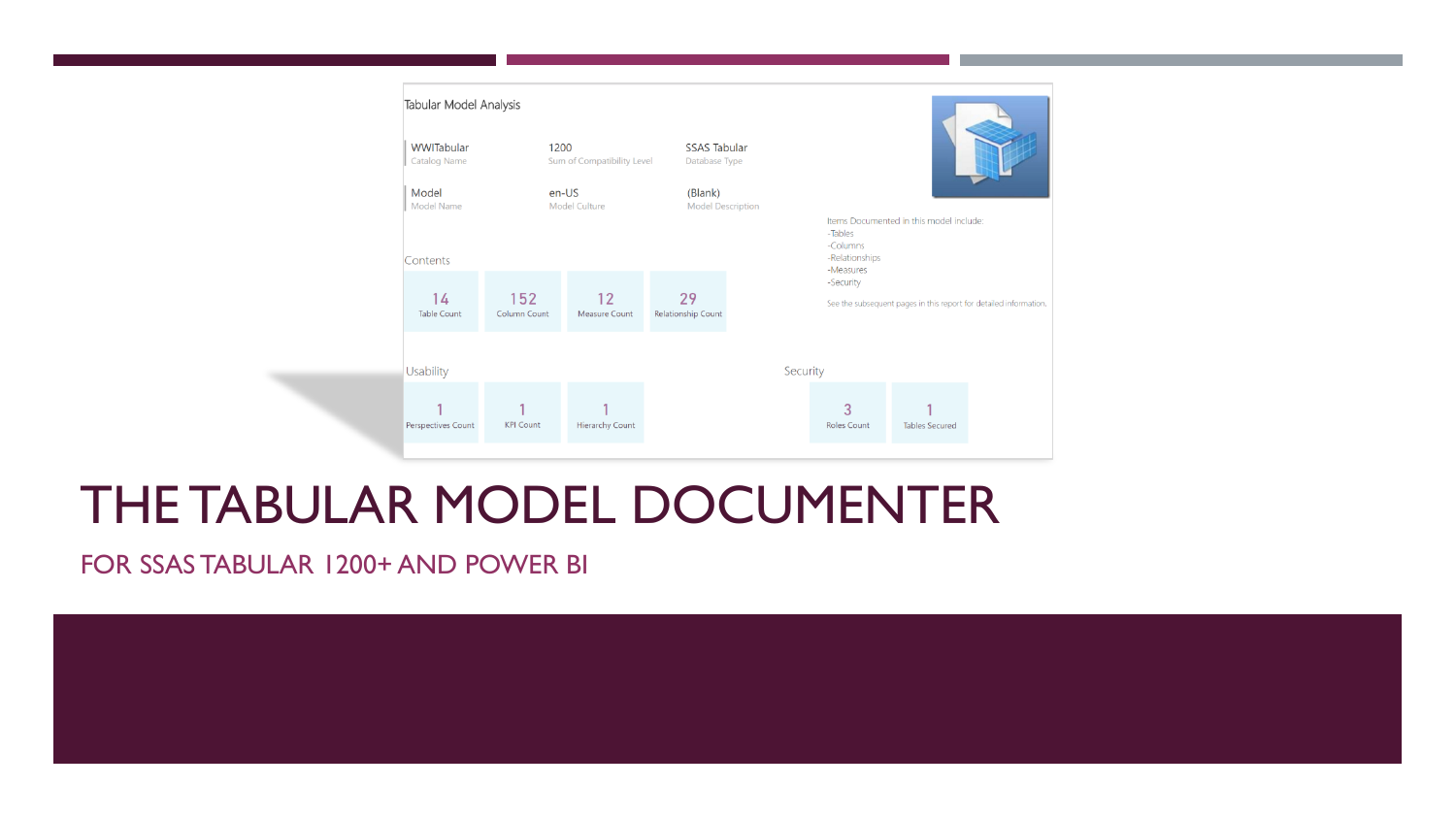#### DOWNLOADS AND MORE INFO

- **Blog with file downloads and explanation:** 
	- <https://datasavvy.me/2016/10/04/documenting-your-tabular-or-power-bi-model/>
- **Blog with file downloads and video** 
	- **<https://www.blue-granite.com/blog/demo-day-document-your-tabular-model-with-excel-or-power-bi>**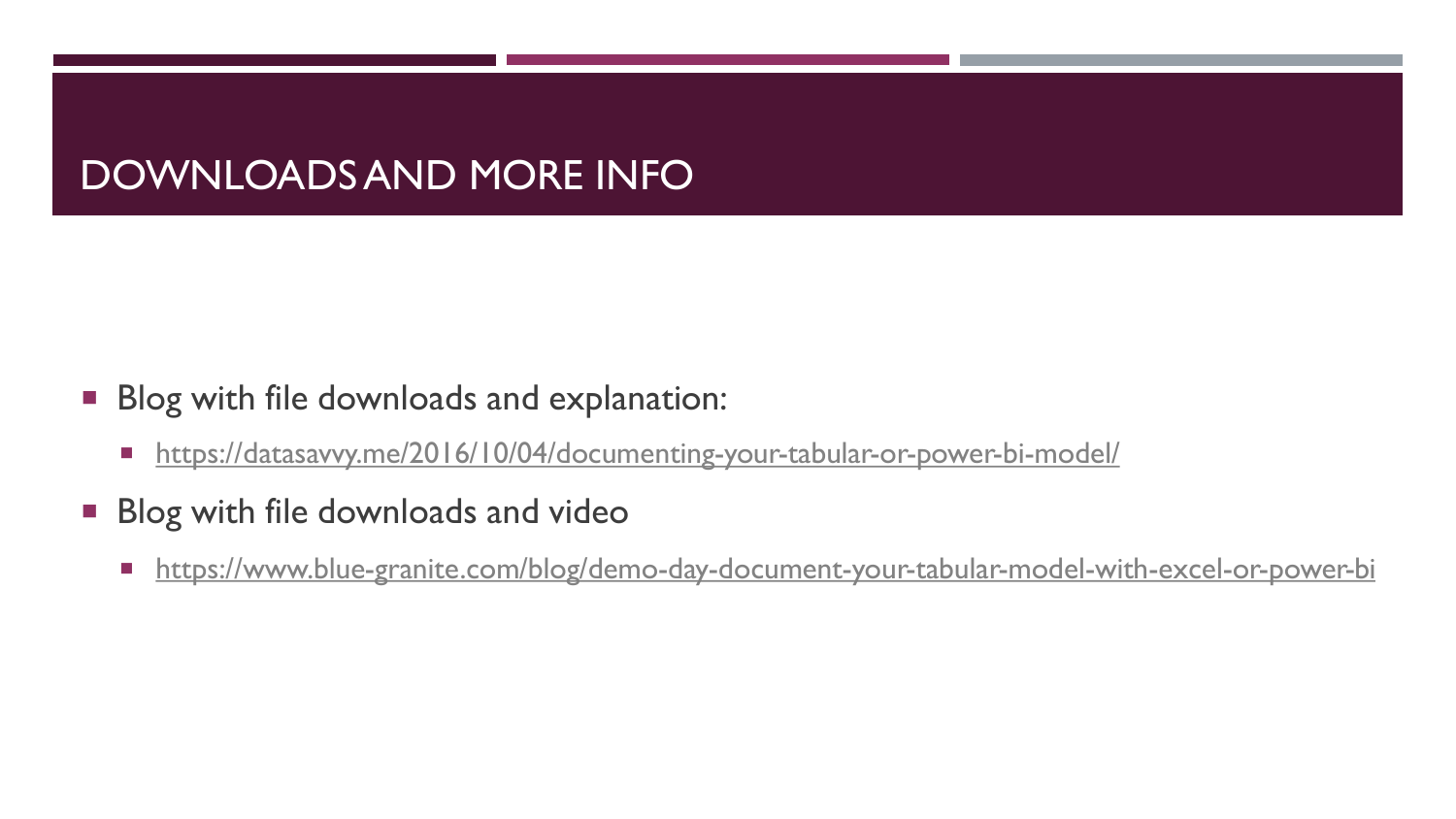#### THANKS!

- **Meagan Longoria**
- **C**Mmarie
- **[http://datasavvy.me](http://datasavvy.me/)**
- **[http://blue-granite.com](http://blue-granite.com/)**